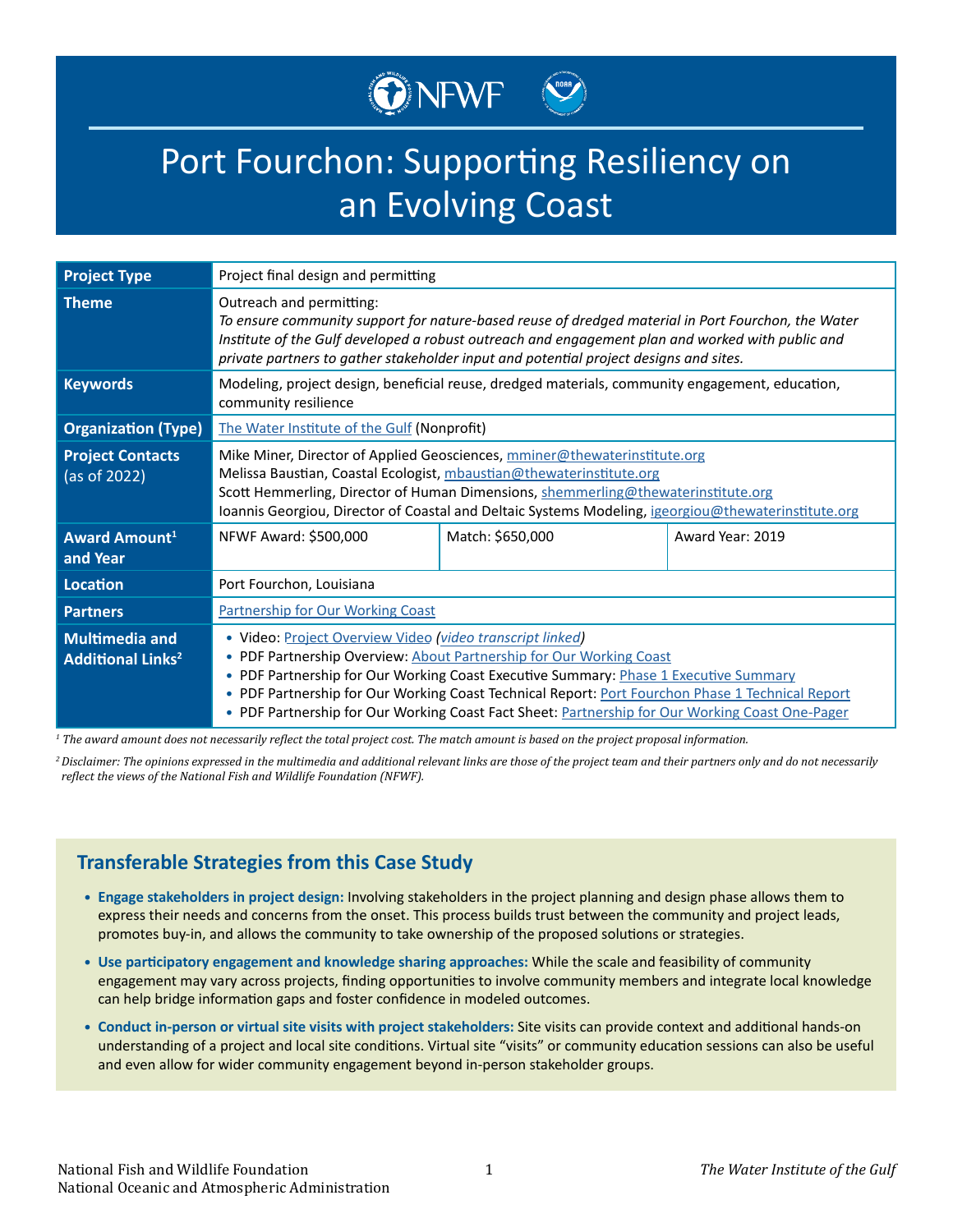# **Project Overview: Port Fourchon—Supporting Resiliency on an Evolving Coast**

[The Partnership for Our Working Coast](https://thewaterinstitute.org/projects/partnership-for-our-working-coast), led by the Water Institute of the Gulf (the Institute), successfully identified locations around Port Fourchon in Louisiana to place material from a dredging project in the port. Reusing the dredged material will provide community benefits such as enhanced community and habitat resilience, critical infrastructure protection, and enhanced carbon capture and sequestration.

In 2016, the Greater Lafourche Port Commission announced its plan to obtain federal regulatory approval to deepen Port Fourchon to support the needs of the offshore energy industry. To identify nature-based uses for the dredged materials, the Greater Lafourche Port Commission<br>formed a public-private partnership (Figure 1) called the

#### **P3+ OBJECTIVES**

The Public-Private-NGO Partnership (P3+) will combine the resources and expertise of public, private, and non-governmental organizations to enhance coastal habitat and provide protection to critical infrastructure and communities.



Figure 1. Public-Private-NGO Partnership (The Water Institute of the Gulf).

Partnership for Our Working Coast. The Institute is leading

the partnership in collaboration with industry partners Chevron, Shell, and Danos.<sup>1</sup> The Institute conducted extensive outreach and education with community stakeholders to gather their input on the project design and candidate site selections.

## **Challenges and Solutions**

The Institute realized that gaining stakeholder support for the candidate sites could be difficult based on an earlier project where some community members questioned the validity of modeling efforts and climate projections for the region. The project team also knew that stakeholders were concerned about the potential impacts of the dredged material on recreational, commercial, and charter fishing, as many communities in the area rely on the fishing industry for their livelihoods. To tackle these potential roadblocks, the Institute implemented a robust outreach and engagement plan designed to engage community members, help communicate future climate scenarios, build trust, and develop support for building coastal resilience in Port Fourchon.

### **Communicating Sound Science**

### *Challenge:*

The project team encountered challenges in effectively communicating sea level rise and subsidence projections to non-specialists, especially considering the inherent uncertainty in these projections and differing climate scenarios. In addition, some stakeholders were generally distrustful of the science-based planning process, particularly because government and industry groups were involved.

### *Solutions:*

**• Use modeling as an engagement tool:** The team invited a community stakeholder group to engage in participatory modeling exercises. The group included representatives from local nonprofits, small businesses, educational institutions, and public service organizations. The exercises were designed to help visualize the effects of future climate scenarios (e.g., coastal flooding, sea level rise) in important areas of the community, such as open water areas in front of fishing camps. The exercises also illustrated how using the dredged material could enhance the resilience of these important areas in the face of worsening climatic events. Combining the climate models with local knowledge not only provided valuable inputs and contributed to a more comprehensive model, but also offered an opportunity to involve communities in project design and site selection.

<sup>1</sup> <https://thewaterinstitute.org/assets/docs/projects/Phase-1-POWC-Technical-Report.pdf>